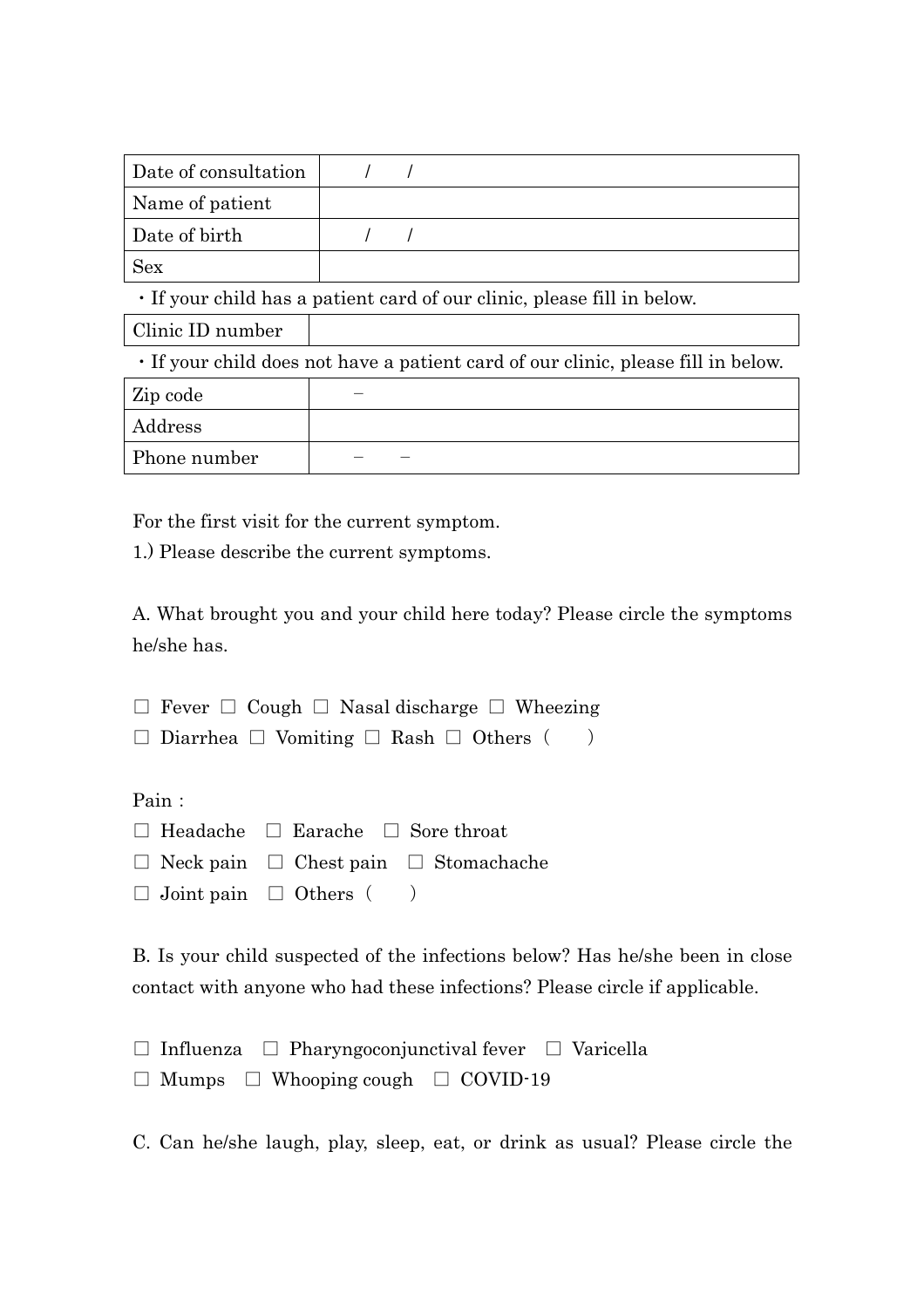most applicable number. 5 means 'can do as usual' and 1 means 'almost impossible'.

Laugh  $(5, 4, 3, 2, 1)$  Play  $(5, 4, 3, 2, 1)$  Sleep  $(5, 4, 3, 2, 1)$ Eat (5, 4, 3, 2, 1) Drink (5, 4, 3, 2, 1)

D. Has he/she taken medication for current symptoms?

□ Yes □ No

2.) Please describe other things about your child. If he/she has visited our clinic before, please fill in anything has changed since the last visit.

A. Does he/she have any of the prior major illness? Please fill in if applicable.

| $\Box$ Admitted to neonatal intensive care unit ( |  |  |
|---------------------------------------------------|--|--|
| $\Box$ Treated in the past (                      |  |  |
| $\Box$ Currently under medical treatment (        |  |  |

B. Does he/she take any medication on a regular basis?

C. Does he/she have any allergy? Please list if applicable.

```
\Box \quad \text{Median} \quad (\hspace{2em} )\Box Food (
```
D. Please list the family members living together with him/her. (eg. mother, father, grandparents, older sister, younger brother. etc)

 $($ 

<sup>□</sup> Yes □ No